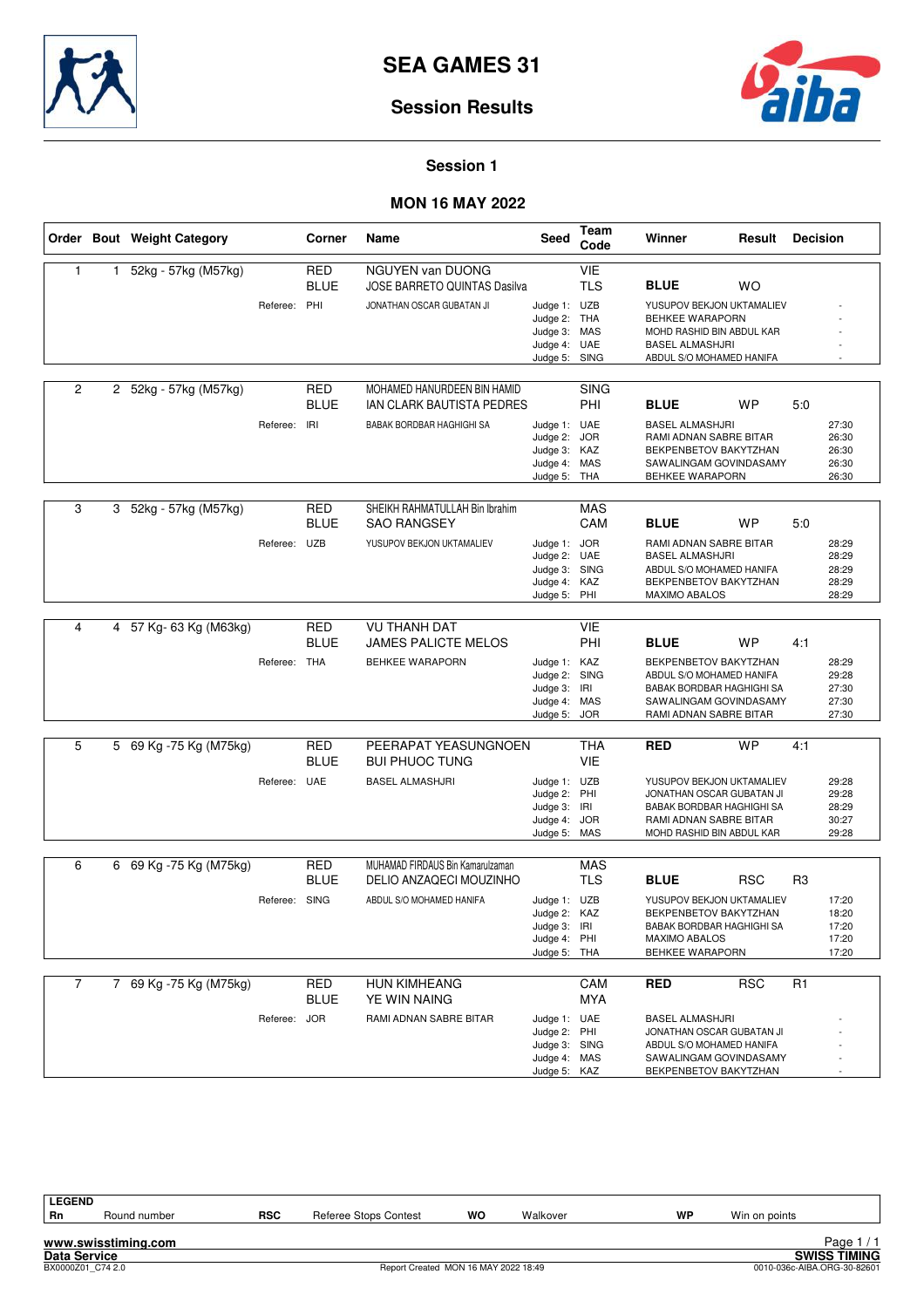



### **Session 2**

## **TUE 17 MAY 2022**

|                |    | Order Bout Weight Category |              | Corner                    | Name                                                    | <b>Seed</b>                                                                  | Team<br>Code             | Winner                                                                                                                                   | Result    | <b>Decision</b> |                                           |
|----------------|----|----------------------------|--------------|---------------------------|---------------------------------------------------------|------------------------------------------------------------------------------|--------------------------|------------------------------------------------------------------------------------------------------------------------------------------|-----------|-----------------|-------------------------------------------|
| $\mathbf{1}$   | 8  | 48kg - 52kg (M52kg)        |              | <b>RED</b><br><b>BLUE</b> | THANARAT SAENGPHET<br>YOTHIN SENGMANY                   |                                                                              | <b>THA</b><br><b>LAO</b> | <b>RED</b>                                                                                                                               | <b>WP</b> | 5:0             |                                           |
|                |    |                            | Referee: PHI |                           | JONATHAN OSCAR GUBATAN JI                               | Judge 1: IRI<br>Judge 2: SIN<br>Judge 3: INA<br>Judge 4: JOR<br>Judge 5: UZB |                          | BABAK BORDBAR HAGHIGHI SA<br>ABDUL S/O MOHAMED HANIFA<br><b>SUNARKO</b><br>RAMI ADNAN SABRE BITAR<br>YUSUPOV BEKJON UKTAMALIEV           |           |                 | 30:26<br>30:26<br>30:27<br>30:24<br>30:27 |
| $\overline{2}$ | 9  | 48kg - 52kg (M52kg)        |              | RED<br><b>BLUE</b>        | MUHAMMAD ABDUL Qaiyum Bin Ariffin<br>ROGEN LADON SIAGA  |                                                                              | <b>MAS</b><br><b>PHI</b> | <b>BLUE</b>                                                                                                                              | <b>WP</b> | 5:0             |                                           |
|                |    |                            | Referee: THA |                           | <b>BEHKEE WARAPORN</b>                                  | Judge 1: IRI<br>Judge 2: UAE<br>Judge 3: KAZ<br>Judge 4:<br>Judge 5:         | INA<br><b>JOR</b>        | <b>BABAK BORDBAR HAGHIGHI SA</b><br>BASEL ALMASHJRI<br>BEKPENBETOV BAKYTZHAN<br><b>SUNARKO</b><br>RAMI ADNAN SABRE BITAR                 |           |                 | 26:28<br>26:30<br>26:30<br>26:30<br>24:30 |
| 3              | 10 | 48kg - 52kg (M52kg)        |              | <b>RED</b><br>BLUE        | <b>LINN HTUT PAING</b><br><b>NOV SOKTY</b>              |                                                                              | <b>MYA</b><br>CAM        | <b>RED</b>                                                                                                                               | <b>WP</b> | 5:0             |                                           |
|                |    |                            | Referee: MAS |                           | MOHD RASHID BIN ABDUL KAR                               | Judge 1: PHI<br>Judge 2: SIN<br>Judge 3:<br>Judge 4: UAE<br>Judge 5: UZB     | IRI                      | <b>MAXIMO ABALOS</b><br>ABDUL S/O MOHAMED HANIFA<br>BABAK BORDBAR HAGHIGHI SA<br><b>BASEL ALMASHJRI</b><br>YUSUPOV BEKJON UKTAMALIEV     |           |                 | 30:25<br>30:25<br>30:26<br>29:28<br>30:25 |
| 4              | 11 | 48kg - 52kg (M52kg)        |              | <b>RED</b>                | KORNELIS KWANGU LANGU                                   |                                                                              | INA                      |                                                                                                                                          |           |                 |                                           |
|                |    |                            | Referee: PHI | <b>BLUE</b>               | TRAN van THAO<br>MAXIMO ABALOS                          | Judge 1: KAZ<br>Judge 2: MAS<br>Judge 3: UZB<br>Judge 4: JOR<br>Judge 5:     | <b>VIE</b><br>THA        | <b>BLUE</b><br>BEKPENBETOV BAKYTZHAN<br>SAWALINGAM GOVINDASAMY<br>YUSUPOV BEKJON UKTAMALIEV<br>RAMI ADNAN SABRE BITAR<br>BEHKEE WARAPORN | <b>WP</b> | 5:0             | 27:30<br>28:29<br>27:30<br>26:30<br>27:30 |
|                |    |                            |              |                           |                                                         |                                                                              |                          |                                                                                                                                          |           |                 |                                           |
| 5              |    | 12 57 Kg- 63 Kg (M63kg)    |              | <b>RED</b><br>BLUE        | ELISIO RAIMUNDO GAIO<br>SOMCHAY WONGSUWAN               |                                                                              | <b>TLS</b><br><b>THA</b> | <b>BLUE</b>                                                                                                                              | <b>WP</b> | 5:0             |                                           |
|                |    |                            | Referee:     | IRI                       | BABAK BORDBAR HAGHIGHI SA                               | Judge 1: INA<br>Judge 2: MAS<br>Judge 3: PHI<br>Judge 4:<br>Judge 5: UAE     | <b>JOR</b>               | <b>SUNARKO</b><br>MOHD RASHID BIN ABDUL KAR<br>JONATHAN OSCAR GUBATAN JI<br>RAMI ADNAN SABRE BITAR<br>BASEL ALMASHJRI                    |           |                 | 27:30<br>27:30<br>28:29<br>26:30<br>27:30 |
| 6              |    | 13 57 Kg- 63 Kg (M63kg)    |              | <b>RED</b>                | MOHAMAD AKRAM BIN RASIT                                 |                                                                              | <b>MAS</b>               | <b>RED</b>                                                                                                                               | <b>WP</b> | 5:0             |                                           |
|                |    |                            | Referee: KAZ | BLUE                      | <b>WALTER SARNOI OUPATHANA</b><br>BEKPENBETOV BAKYTZHAN | Judge 1: UZB<br>Judge 2: THA<br>Judge 3: PHI<br>Judge 4:<br>Judge 5:         | LAO<br><b>JOR</b><br>INA | YUSUPOV BEKJON UKTAMALIEV<br>BEHKEE WARAPORN<br><b>MAXIMO ABALOS</b><br>RAMI ADNAN SABRE BITAR<br><b>SUNARKO</b>                         |           |                 | 28:26<br>29:25<br>29:25<br>29:24<br>28:26 |
| $\overline{7}$ |    | 14 57 Kg- 63 Kg (M63kg)    |              | <b>RED</b>                | <b>FARRAND PAPENDANG</b>                                |                                                                              | <b>INA</b>               | <b>RED</b>                                                                                                                               | <b>WP</b> | 5.0             |                                           |
|                |    |                            | Referee: UAE | BLUE                      | <b>YE NAING</b><br><b>BASEL ALMASHJRI</b>               | Judge 1: IRI                                                                 | MYA                      | <b>BABAK BORDBAR HAGHIGHI SA</b>                                                                                                         |           |                 | 30:25                                     |
|                |    |                            |              |                           |                                                         | Judge 2: KAZ<br>Judge 3: PHI<br>Judge 4: MAS<br>Judge 5: SIN                 |                          | BEKPENBETOV BAKYTZHAN<br>JONATHAN OSCAR GUBATAN JI<br>SAWALINGAM GOVINDASAMY<br>ABDUL S/O MOHAMED HANIFA                                 |           |                 | 30:26<br>30:25<br>30:25<br>30:26          |
| 8              |    | 15 57 Kg- 63 Kg (M63kg)    |              | RED<br><b>BLUE</b>        | <b>TOUCH DAVIT</b><br>JAMES PALICTE MELOS               |                                                                              | CAM<br>PHI               | <b>BLUE</b>                                                                                                                              | KO        | R1              |                                           |
|                |    |                            | Referee: INA |                           | <b>SUNARKO</b>                                          | Judge 1: UZB<br>Judge 2: KAZ<br>Judge 3: MAS<br>Judge 4: JOR<br>Judge 5: THA |                          | YUSUPOV BEKJON UKTAMALIEV<br>BEKPENBETOV BAKYTZHAN<br>MOHD RASHID BIN ABDUL KAR<br>RAMI ADNAN SABRE BITAR<br>BEHKEE WARAPORN             |           |                 |                                           |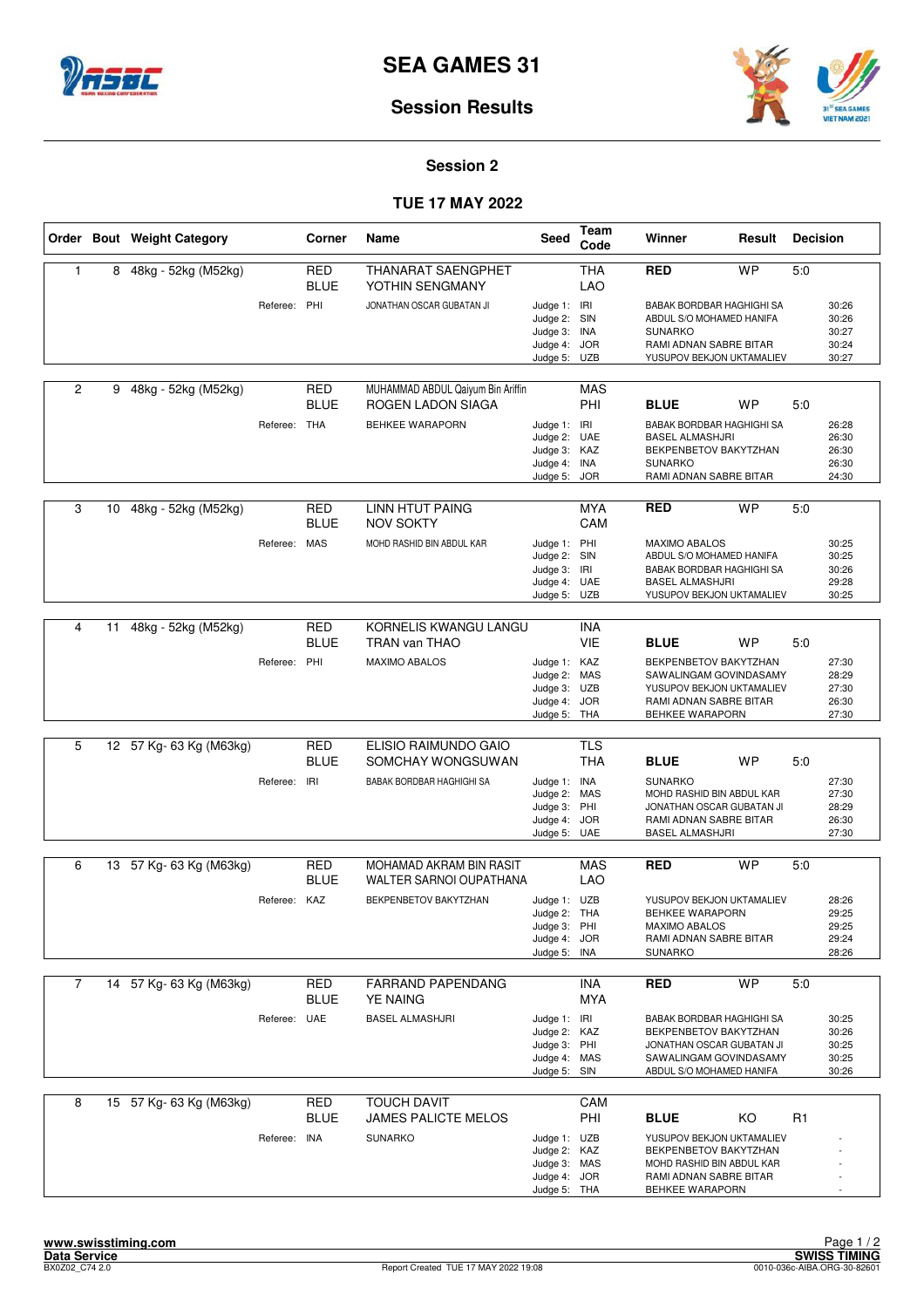



### **Session 2**

## **TUE 17 MAY 2022**

| Order | <b>Bout</b> Weight Category |              | Corner                    | Name                                      | Seed                                                                         | Team<br>Code      | Winner                                                                                                                           | Result     | <b>Decision</b> |
|-------|-----------------------------|--------------|---------------------------|-------------------------------------------|------------------------------------------------------------------------------|-------------------|----------------------------------------------------------------------------------------------------------------------------------|------------|-----------------|
| 9     | 16 75 Kg - 81 Kg (M81kg)    |              | <b>RED</b><br><b>BLUE</b> | MAIKHEL ROBERRD MUSKITA<br>AUNG PYAE PHYO |                                                                              | <b>INA</b><br>MYA | <b>RED</b>                                                                                                                       | <b>RSC</b> | R1              |
|       |                             | Referee: MAS |                           | SAWALINGAM GOVINDASAMY                    | Judge 1: UAE<br>Judge 2: KAZ<br>Judge 3: PHI<br>Judge 4: IRI<br>Judge 5: SIN |                   | <b>BASEL ALMASHJRI</b><br>BEKPENBETOV BAKYTZHAN<br><b>MAXIMO ABALOS</b><br>BABAK BORDBAR HAGHIGHI SA<br>ABDUL S/O MOHAMED HANIFA |            |                 |

| <b>LEGEND</b>  |                     |    |              |                                      |                       |    |               |                             |
|----------------|---------------------|----|--------------|--------------------------------------|-----------------------|----|---------------|-----------------------------|
| КO             | Knockout            | Rn | Round number | <b>RSC</b>                           | Referee Stops Contest | WP | Win on points |                             |
|                |                     |    |              |                                      |                       |    |               |                             |
|                | www.swisstiming.com |    |              |                                      |                       |    |               | Page $2/2$                  |
| Data Service   |                     |    |              |                                      |                       |    |               | <b>SWISS TIMING</b>         |
| BX0Z02 C74 2.0 |                     |    |              | Report Created TUE 17 MAY 2022 19:08 |                       |    |               | 0010-036c-AIBA.ORG-30-82601 |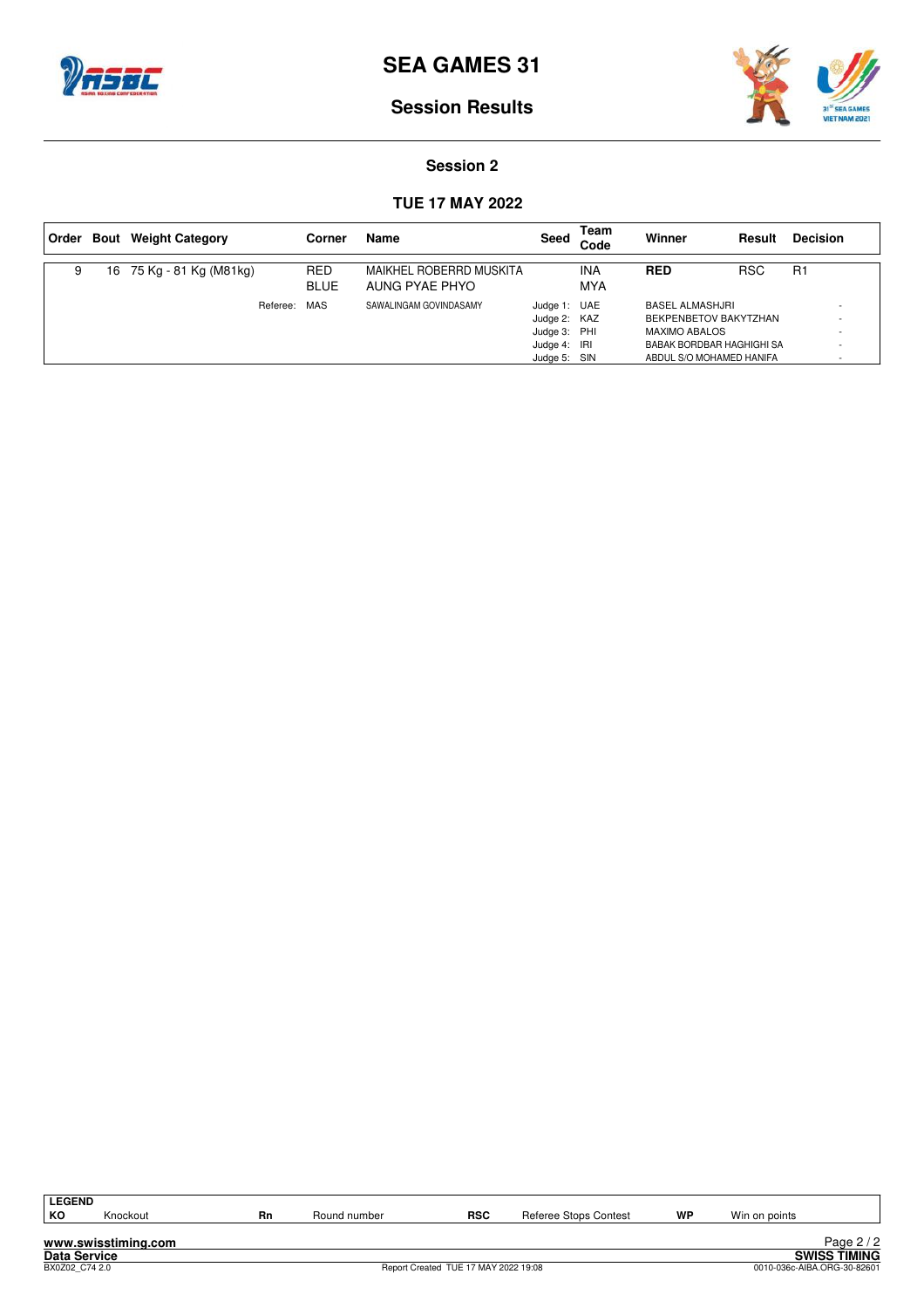



### **Session 3**

## **WED 18 MAY 2022**

|              |    | Order Bout Weight Category |              | Corner                    | Name                                                | Seed                                                                         | Team<br>Code             | Winner                                                                                                                                   | Result     | <b>Decision</b> |                                           |
|--------------|----|----------------------------|--------------|---------------------------|-----------------------------------------------------|------------------------------------------------------------------------------|--------------------------|------------------------------------------------------------------------------------------------------------------------------------------|------------|-----------------|-------------------------------------------|
| $\mathbf{1}$ |    | 17 63 Kg -69 Kg (M69kg)    |              | <b>RED</b><br><b>BLUE</b> | SAROHATUA LUMBANTOBING<br><b>VY SOPHORS</b>         |                                                                              | <b>INA</b><br>CAM        | <b>RED</b>                                                                                                                               | <b>WP</b>  | 5.0             |                                           |
|              |    |                            | Referee: PHI |                           | <b>MAXIMO ABALOS</b>                                | Judge 1: MAS<br>Judge 2: THA<br>Judge 3: UAE<br>Judge 4: JOR<br>Judge 5:     | IRI                      | MOHD RASHID BIN ABDUL KAR<br><b>BEHKEE WARAPORN</b><br><b>BASEL ALMASHJRI</b><br>RAMI ADNAN SABRE BITAR<br>BABAK BORDBAR HAGHIGHI SA     |            |                 | 30:27<br>30:27<br>30:27<br>29:28<br>30:27 |
| 2            |    | 18 63 Kg -69 Kg (M69kg)    |              | <b>RED</b><br><b>BLUE</b> | <b>BUNJONG SINSIRI</b><br>TRAN DUC THO              |                                                                              | <b>THA</b><br><b>VIE</b> | <b>RED</b>                                                                                                                               | <b>WP</b>  | 5:0             |                                           |
|              |    |                            | Referee: UZB |                           | YUSUPOV BEKJON UKTAMALIEV                           | Judge 1: PHI<br>Judge 2: MAS<br>Judge 3: UAE<br>Judge 4: INA<br>Judge 5: KAZ |                          | JONATHAN OSCAR GUBATAN JI<br>SAWALINGAM GOVINDASAMY<br><b>BASEL ALMASHJRI</b><br><b>SUNARKO</b><br>BEKPENBETOV BAKYTZHAN                 |            |                 | 30:26<br>30:27<br>29:28<br>29:28<br>30:27 |
| 3            |    | 19 63 Kg -69 Kg (M69kg)    |              | <b>RED</b><br><b>BLUE</b> | MOHD ASWAN BIN CHE AZMI<br><b>BUALY CHANTHASENH</b> |                                                                              | <b>MAS</b><br>LAO        | <b>RED</b>                                                                                                                               | <b>WO</b>  |                 |                                           |
|              |    |                            | Referee: SIN |                           | ABDUL S/O MOHAMED HANIFA                            | Judge 1: PHI<br>Judge 2: IRI<br>Judge 3: THA<br>Judge 4: INA<br>Judge 5: UAE |                          | <b>MAXIMO ABALOS</b><br>BABAK BORDBAR HAGHIGHI SA<br>BEHKEE WARAPORN<br><b>SUNARKO</b><br><b>BASEL ALMASHJRI</b>                         |            |                 |                                           |
| 4            | 20 | 48 Kg - 51 Kg (W51kg)      |              | <b>RED</b>                | NILLADA MEEKOON                                     |                                                                              | <b>THA</b>               | RED                                                                                                                                      | <b>WP</b>  | 5:0             |                                           |
|              |    |                            |              | <b>BLUE</b>               | <b>SU SHAR NYO</b>                                  |                                                                              | <b>MYA</b>               |                                                                                                                                          |            |                 |                                           |
|              |    |                            | Referee: KAZ |                           | BEKPENBETOV BAKYTZHAN                               | Judge 1: INA<br>Judge 2: UZB<br>Judge 3: PHI<br>Judge 4: IRI<br>Judge 5: SIN |                          | <b>SUNARKO</b><br>YUSUPOV BEKJON UKTAMALIEV<br>JONATHAN OSCAR GUBATAN JI<br>BABAK BORDBAR HAGHIGHI SA<br>ABDUL S/O MOHAMED HANIFA        |            |                 | 30:24<br>30:25<br>30:24<br>30:25<br>30:25 |
|              |    |                            |              |                           |                                                     |                                                                              |                          |                                                                                                                                          |            |                 |                                           |
| 5            | 21 | 48 Kg - 51 Kg (W51kg)      |              | RED<br><b>BLUE</b>        | <b>NGUYEN THI TAM</b><br><b>SOEUN SOKLY</b>         |                                                                              | <b>VIE</b><br>CAM        | RED                                                                                                                                      | <b>RSC</b> | R1              |                                           |
|              |    |                            | Referee: MAS |                           | SAWALINGAM GOVINDASAMY                              | Judge 1: IRI<br>Judge 2: PHI<br>Judge 3: THA<br>Judge 4: JOR<br>Judge 5: UAE |                          | BABAK BORDBAR HAGHIGHI SA<br><b>MAXIMO ABALOS</b><br>BEHKEE WARAPORN<br>RAMI ADNAN SABRE BITAR<br><b>BASEL ALMASHJRI</b>                 |            |                 |                                           |
| 6            |    | 22 54kg - 57 Kg (W57kg)    |              | <b>RED</b>                | VILAYPHONE VONGPHACHAN                              |                                                                              | <b>LAO</b>               |                                                                                                                                          |            |                 |                                           |
|              |    |                            |              | <b>BLUE</b>               | <b>NILAWAN TECHASUEP</b>                            |                                                                              | THA                      | <b>BLUE</b>                                                                                                                              | WP         | 5:0             |                                           |
|              |    |                            | Referee:     | INA                       | <b>SUNARKO</b>                                      | Judge 1: PHI<br>Judge 2: SIN<br>Judge 3: UZB<br>Judge 4: KAZ<br>Judge 5: MAS |                          | JONATHAN OSCAR GUBATAN JI<br>ABDUL S/O MOHAMED HANIFA<br>YUSUPOV BEKJON UKTAMALIEV<br>BEKPENBETOV BAKYTZHAN<br>MOHD RASHID BIN ABDUL KAR |            |                 | 25:30<br>25:30<br>25:30<br>25:30<br>24:30 |
| 7            |    | 23 57 Kg - 60 Kg (W60kg)   |              | <b>RED</b><br><b>BLUE</b> | NESTHY PETECIO ALCAYDE<br><b>KAY THWE NYEIN</b>     |                                                                              | PHI<br>MYA               | <b>RED</b>                                                                                                                               | <b>WP</b>  | 5:0             |                                           |
|              |    |                            | Referee: UAE |                           | <b>BASEL ALMASHJRI</b>                              | Judge 1: MAS<br>Judge 2: JOR<br>Judge 3: INA<br>Judge 4: THA<br>Judge 5:     | IRI                      | SAWALINGAM GOVINDASAMY<br>RAMI ADNAN SABRE BITAR<br><b>SUNARKO</b><br>BEHKEE WARAPORN<br>BABAK BORDBAR HAGHIGHI SA                       |            |                 | 30:26<br>30:25<br>30:27<br>30:26<br>30:27 |
| 8            |    | 24 57 Kg - 60 Kg (W60kg)   |              | RED<br><b>BLUE</b>        | TRAN THI LINH<br>SUDAPORN SEEONDEE                  |                                                                              | VIE<br><b>THA</b>        | <b>RED</b>                                                                                                                               | WP         | 5:0             |                                           |
|              |    |                            | Referee: JOR |                           | RAMI ADNAN SABRE BITAR                              | Judge 1: IRI<br>Judge 2: PHI<br>Judge 3: UZB<br>Judge 4: MAS<br>Judge 5: KAZ |                          | BABAK BORDBAR HAGHIGHI SA<br>MAXIMO ABALOS<br>YUSUPOV BEKJON UKTAMALIEV<br>MOHD RASHID BIN ABDUL KAR<br>BEKPENBETOV BAKYTZHAN            |            |                 | 29:28<br>30:27<br>29:28<br>29:28<br>29:28 |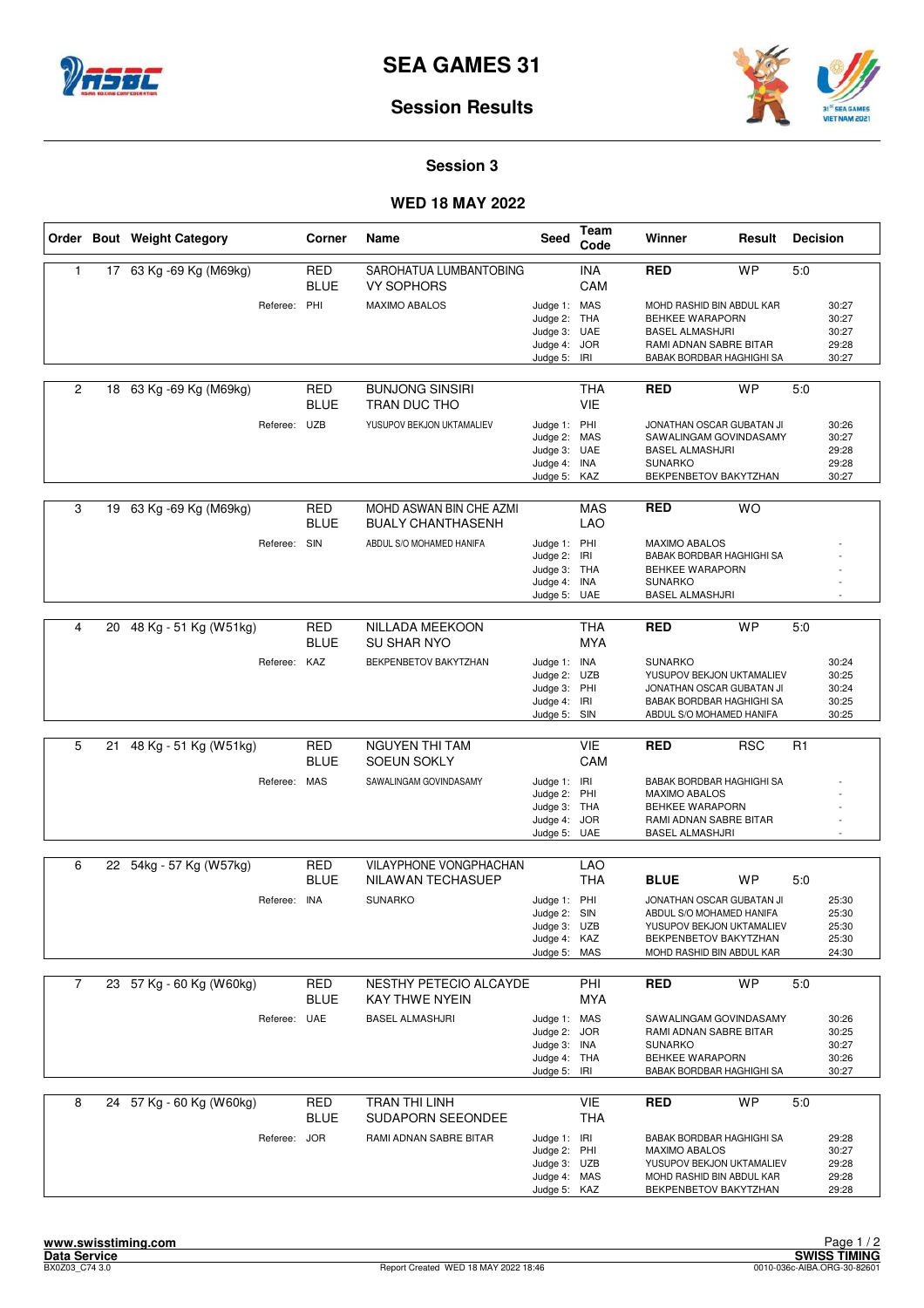



| <b>LEGEND</b>       |                     |            |                                      |    |          |    |               |                             |
|---------------------|---------------------|------------|--------------------------------------|----|----------|----|---------------|-----------------------------|
| Rn                  | Round number        | <b>RSC</b> | Referee Stops Contest                | WO | Walkover | WP | Win on points |                             |
|                     |                     |            |                                      |    |          |    |               |                             |
|                     | www.swisstiming.com |            |                                      |    |          |    |               | Page $2/2$                  |
| <b>Data Service</b> |                     |            |                                      |    |          |    |               | <b>SWISS TIMING</b>         |
| BX0Z03 C74 3.0      |                     |            | Report Created WED 18 MAY 2022 18:46 |    |          |    |               | 0010-036c-AIBA.ORG-30-82601 |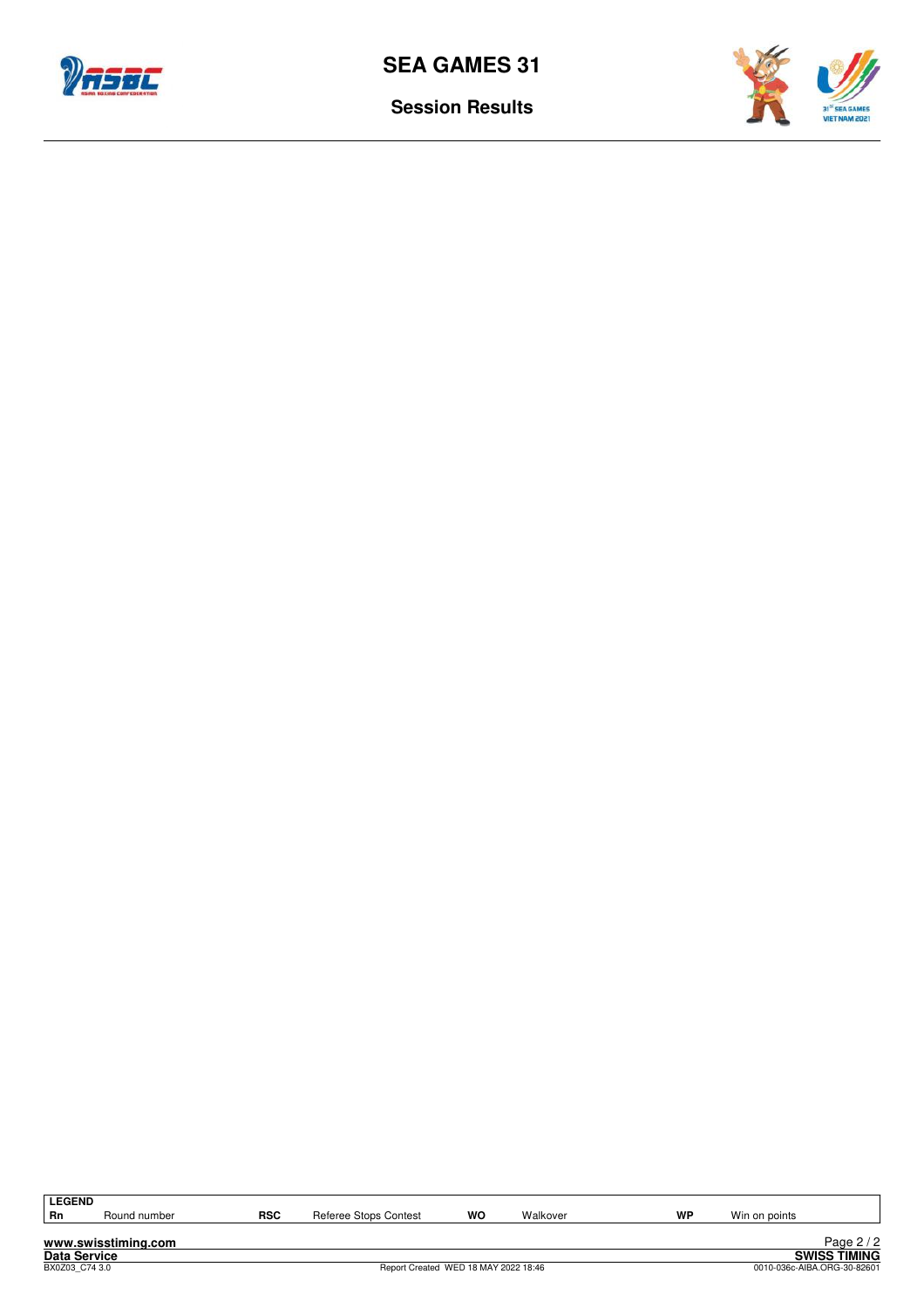

## **Session Results**

## Session 4

### THU 19 MAY 2022

|                |    | Order Bout Weight Category |              | Corner                    | Name                                                 | Seed                                                                         | Team<br>Code             | Winner                                                                                                                                | Result     | <b>Decision</b> |                                           |
|----------------|----|----------------------------|--------------|---------------------------|------------------------------------------------------|------------------------------------------------------------------------------|--------------------------|---------------------------------------------------------------------------------------------------------------------------------------|------------|-----------------|-------------------------------------------|
| $\mathbf{1}$   |    | 25 48kg - 52kg (M52kg)     |              | <b>RED</b><br><b>BLUE</b> | THANARAT SAENGPHET<br>ROGEN LADON SIAGA              |                                                                              | <b>THA</b><br>PHI        | <b>BLUE</b>                                                                                                                           | WP         | 3:2             |                                           |
|                |    |                            | Referee: SIN |                           | ABDUL S/O MOHAMED HANIFA                             | Judge 1: UZB<br>Judge 2: JOR<br>Judge 3: UAE<br>Judge 4: MAS<br>Judge 5:     | <b>INA</b>               | YUSUPOV BEKJON UKTAMALIEV<br>RAMI ADNAN SABRE BITAR<br><b>BASEL ALMASHJRI</b><br>SAWALINGAM GOVINDASAMY<br><b>SUNARKO</b>             |            |                 | 29:28<br>28:29<br>27:30<br>28:29<br>30:27 |
| $\overline{2}$ | 26 | 48kg - 52kg (M52kg)        |              | RED<br><b>BLUE</b>        | <b>LINN HTUT PAING</b><br><b>TRAN van THAO</b>       |                                                                              | <b>MYA</b><br>VIE.       | <b>BLUE</b>                                                                                                                           | WP         | 5:0             |                                           |
|                |    |                            | Referee: THA |                           | <b>BEHKEE WARAPORN</b>                               | Judge 1: MAS<br>Judge 2: PHI<br>Judge 3:<br>Judge 4:<br>Judge 5:             | KAZ<br><b>INA</b><br>IRI | MOHD RASHID BIN ABDUL KAR<br>JONATHAN OSCAR GUBATAN JI<br>BEKPENBETOV BAKYTZHAN<br><b>SUNARKO</b><br>BABAK BORDBAR HAGHIGHI SA        |            |                 | 27:30<br>27:30<br>28:29<br>28:29<br>27:30 |
| 3              |    | 27 57 Kg-63 Kg (M63kg)     |              | RED<br><b>BLUE</b>        | SOMCHAY WONGSUWAN<br>MOHAMAD AKRAM BIN RASIT         |                                                                              | <b>THA</b><br><b>MAS</b> | <b>RED</b>                                                                                                                            | <b>WP</b>  | 5:0             |                                           |
|                |    |                            | Referee: JOR |                           | RAMI ADNAN SABRE BITAR                               | Judge 1: SIN<br>Judge 2: INA<br>Judge 3: UAE<br>Judge 4: UZB<br>Judge 5: PHI |                          | ABDUL S/O MOHAMED HANIFA<br><b>SUNARKO</b><br><b>BASEL ALMASHJRI</b><br>YUSUPOV BEKJON UKTAMALIEV<br><b>MAXIMO ABALOS</b>             |            |                 | 30:26<br>30:27<br>30:27<br>30:27<br>30:25 |
| $\overline{4}$ |    | 28 57 Kg-63 Kg (M63kg)     |              | RED                       | <b>FARRAND PAPENDANG</b>                             |                                                                              | <b>INA</b>               | <b>RED</b>                                                                                                                            | <b>WP</b>  | 3:0             |                                           |
|                |    |                            | Referee: MAS | <b>BLUE</b>               | <b>JAMES PALICTE MELOS</b><br>SAWALINGAM GOVINDASAMY | Judge 1: UZB<br>Judge 2: KAZ<br>Judge 3: THA<br>Judge 4:<br>Judge 5:         | PHI<br>SIN<br>IRI        | YUSUPOV BEKJON UKTAMALIEV<br>BEKPENBETOV BAKYTZHAN<br><b>BEHKEE WARAPORN</b><br>ABDUL S/O MOHAMED HANIFA<br>BABAK BORDBAR HAGHIGHI SA |            |                 | 28:28<br>28:27<br>28:28<br>29:26<br>29:26 |
| 5              |    | 29 69 Kg - 75 Kg (M75kg)   |              | RED                       | EUMIR FELIX MARCIAL DELOS SANTOS                     |                                                                              | PHI                      | <b>RED</b>                                                                                                                            | <b>RSC</b> | R <sub>2</sub>  |                                           |
|                |    |                            |              | <b>BLUE</b>               | PEERAPAT YEASUNGNOEN                                 |                                                                              | <b>THA</b>               |                                                                                                                                       |            |                 |                                           |
|                |    |                            | Referee: MAS |                           | MOHD RASHID BIN ABDUL KAR                            | Judge 1: JOR<br>Judge 2: UAE<br>Judge 3: INA<br>Judge 4: IRI<br>Judge 5: SIN |                          | RAMI ADNAN SABRE BITAR<br><b>BASEL ALMASHJRI</b><br><b>SUNARKO</b><br>BABAK BORDBAR HAGHIGHI SA<br>ABDUL S/O MOHAMED HANIFA           |            |                 | 10:9<br>9:10<br>10:9<br>10:9<br>10:9      |
| 6              |    | 30 69 Kg - 75 Kg (M75kg)   |              | RED                       | DELIO ANZAQECI MOUZINHO                              |                                                                              | <b>TLS</b>               | <b>RED</b>                                                                                                                            | KO         | R <sub>2</sub>  |                                           |
|                |    |                            |              | <b>BLUE</b>               | <b>HUN KIMHEANG</b>                                  |                                                                              | CAM                      |                                                                                                                                       |            |                 |                                           |
|                |    |                            | Referee: UZB |                           | YUSUPOV BEKJON UKTAMALIEV                            | Judge 1: MAS<br>Judge 2: KAZ<br>Judge 3: THA<br>Judge 4: PHI<br>Judge 5:     | <b>JOR</b>               | SAWALINGAM GOVINDASAMY<br>BEKPENBETOV BAKYTZHAN<br><b>BEHKEE WARAPORN</b><br>JONATHAN OSCAR GUBATAN JI<br>RAMI ADNAN SABRE BITAR      |            |                 | 10:8<br>10:9<br>10:9<br>10:8<br>10:9      |
| 7              |    | 31 45kg - 48 Kg (W48kg)    |              | RED<br><b>BLUE</b>        | <b>CHUTHAMAT RAKSAT</b><br><b>JOSIE GABUCO ANAPE</b> |                                                                              | THA<br>PHI               | <b>RED</b>                                                                                                                            | WP         | 4:1             |                                           |
|                |    |                            | Referee: IRI |                           | BABAK BORDBAR HAGHIGHI SA                            | Judge 1: INA<br>Judge 2: UAE<br>Judge 3: MAS<br>Judge 4: JOR<br>Judge 5: SIN |                          | <b>SUNARKO</b><br><b>BASEL ALMASHJRI</b><br>MOHD RASHID BIN ABDUL KAR<br>RAMI ADNAN SABRE BITAR<br>ABDUL S/O MOHAMED HANIFA           |            |                 | 29:28<br>29:28<br>29:28<br>28:29<br>30:27 |
| 8              |    | 32 45kg - 48 Kg (W48kg)    |              | <b>RED</b><br><b>BLUE</b> | TRINH THI DIEM KIEU<br>AYE NYEIN HTOO                |                                                                              | VIE<br><b>MYA</b>        | <b>RED</b>                                                                                                                            | <b>WP</b>  | 3:2             |                                           |
|                |    |                            | Referee: KAZ |                           | BEKPENBETOV BAKYTZHAN                                | Judge 1: MAS<br>Judge 2: THA<br>Judge 3: UZB<br>Judge 4: PHI<br>Judge 5: IRI |                          | SAWALINGAM GOVINDASAMY<br>BEHKEE WARAPORN<br>YUSUPOV BEKJON UKTAMALIEV<br><b>MAXIMO ABALOS</b><br>BABAK BORDBAR HAGHIGHI SA           |            |                 | 29:28<br>29:28<br>29:28<br>28:29<br>28:29 |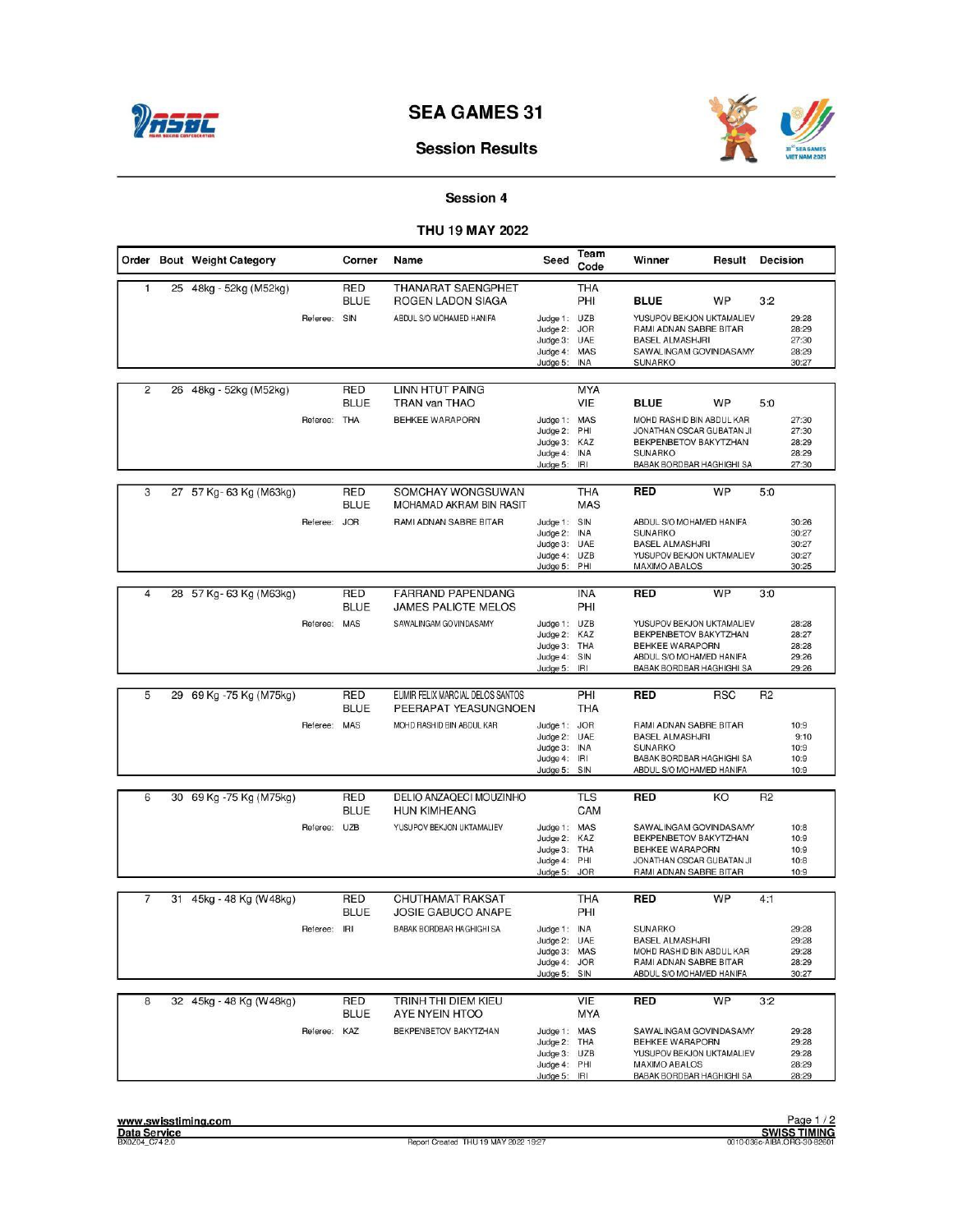



# **Session Results**

# Session 4

## THU 19 MAY 2022

| Order |    | <b>Bout</b> Weight Category |          | Corner                    | Name                                              | Seed                                                                         | Team<br>Code | Winner                                                                                                                             | Result     | <b>Decision</b> |                                           |
|-------|----|-----------------------------|----------|---------------------------|---------------------------------------------------|------------------------------------------------------------------------------|--------------|------------------------------------------------------------------------------------------------------------------------------------|------------|-----------------|-------------------------------------------|
| 9     | 33 | 54kg - 57 Kg (W57kg)        |          | <b>RED</b><br><b>BLUE</b> | <b>VUONG THI VY</b><br><b>RIZA PASUIT LEGASPI</b> |                                                                              | VIE<br>PHI   | <b>RED</b>                                                                                                                         | WP         | 5:0             |                                           |
|       |    |                             | Referee: | <b>MAS</b>                | MOHD RASHID BIN ABDUL KAR                         | Judge 1: INA<br>Judge 2: UAE<br>Judge 3: IRI<br>Judge 4: UZB<br>Judge 5: JOR |              | <b>SUNARKO</b><br><b>BASEL ALMASHJRI</b><br>BABAK BORDBAR HAGHIGHI SA<br>YUSUPOV BEKJON UKTAMALIEV<br>RAMI ADNAN SABRE BITAR       |            |                 | 30:27<br>30:27<br>30:27<br>30:27<br>30:27 |
| 10    | 34 | 54kg - 57 Kg (W57kg)        |          | RED<br><b>BLUE</b>        | <b>VY SREYSROS</b><br>NILAWAN TECHASUEP           |                                                                              | CAM<br>THA   | <b>BLUE</b>                                                                                                                        | <b>RSC</b> | R2              |                                           |
|       |    |                             | Referee: | PHI                       | <b>MAXIMO ABALOS</b>                              | Judge 1: KAZ<br>Judge 2: UZB<br>Judge 3: UAE<br>Judge 4: SIN<br>Judge 5: MAS |              | BEKPENBETOV BAKYTZHAN<br>YUSUPOV BEKJON UKTAMALIEV<br><b>BASEL ALMASHJRI</b><br>ABDUL S/O MOHAMED HANIFA<br>SAWALINGAM GOVINDASAMY |            |                 | 8:10<br>8:10<br>8:10<br>8:10<br>8:10      |

| <b>LEGEND</b>       |                     |    |              |                                      |                              |    |                             |
|---------------------|---------------------|----|--------------|--------------------------------------|------------------------------|----|-----------------------------|
| KO                  | Knockout            | Rn | Round number | <b>RSC</b>                           | <b>Referee Stops Contest</b> | WP | Win on points               |
|                     |                     |    |              |                                      |                              |    |                             |
|                     | www.swisstiming.com |    |              |                                      |                              |    | Page $2/2$                  |
| <b>Data Service</b> |                     |    |              |                                      |                              |    | <b>SWISS TIMING</b>         |
| BX0Z04 C742.0       |                     |    |              | Report Created THU 19 MAY 2022 19:27 |                              |    | 0010-036c-AIBA.ORG-30-82601 |
|                     |                     |    |              |                                      |                              |    |                             |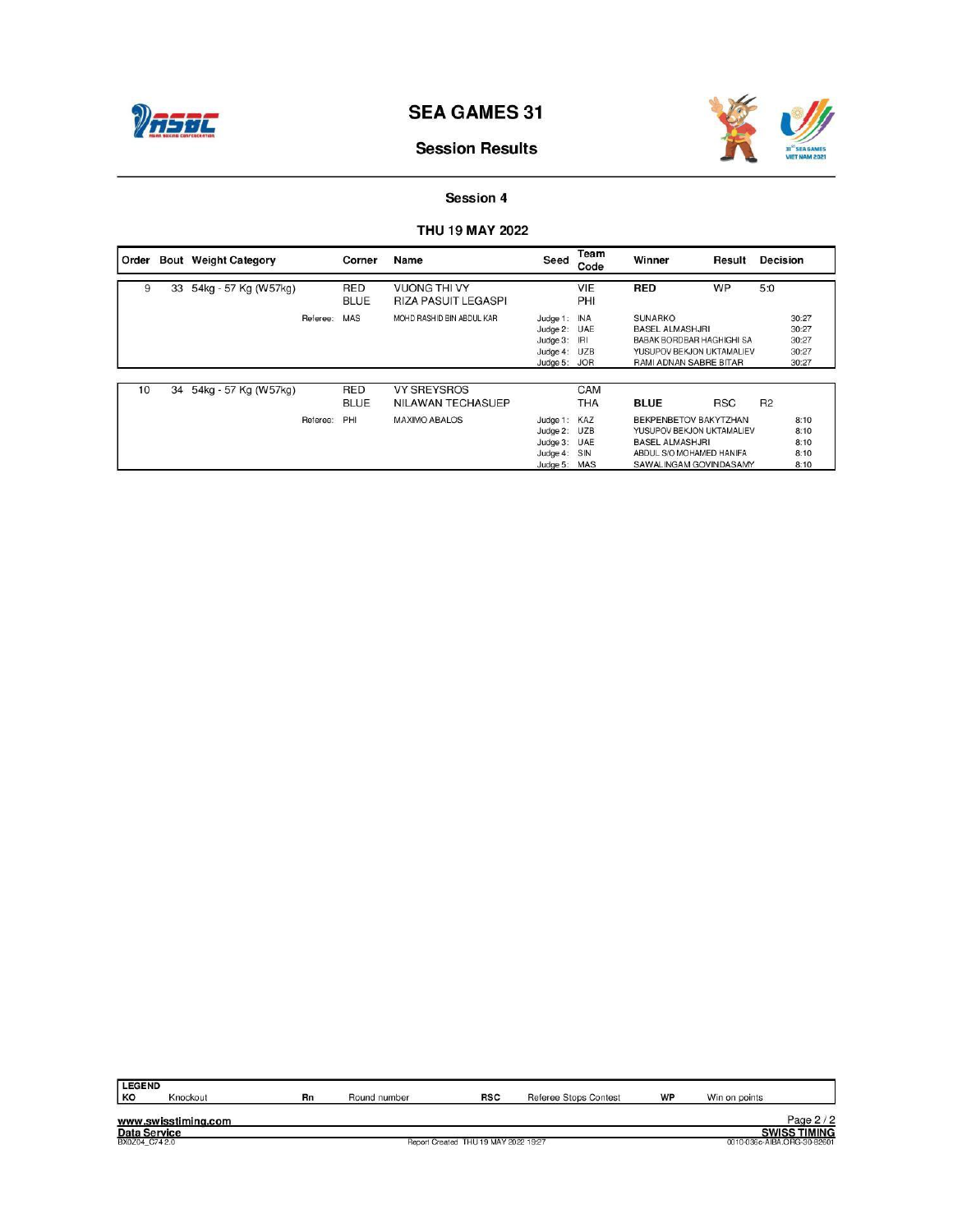



## **Session Results**

# Session 5

#### FRI 20 MAY 2022

|                |    | Order Bout Weight Category |              | Corner             | Name                                                 | Seed                                                                         | Team<br>Code                           | Winner                                                                                                                                                | Result     | Decision       |                                           |
|----------------|----|----------------------------|--------------|--------------------|------------------------------------------------------|------------------------------------------------------------------------------|----------------------------------------|-------------------------------------------------------------------------------------------------------------------------------------------------------|------------|----------------|-------------------------------------------|
| $\mathbf{1}$   |    | 35 52kg - 57kg (M57kg)     |              | RED<br><b>BLUE</b> | <b>NAING LATT</b><br>JOSE BARRETO QUINTAS Dasilva    |                                                                              | <b>MYA</b><br><b>TLS</b>               | <b>RED</b>                                                                                                                                            | <b>WP</b>  | 4:1            |                                           |
|                |    |                            | Referee: THA |                    | <b>BEHKEE WARAPORN</b>                               | Judge 1:<br>Judge 2: MAS<br>Judge 3:<br>Judge 4:<br>Judge 5:                 | <b>INA</b><br>IRI<br>PHI<br>UAE        | <b>SUNARKO</b><br>MOHD RASHID BIN ABDUL KAR<br>BABAK BORDBAR HAGHIGHI SA<br>JONATHAN OSCAR GUBATAN JI<br><b>BASEL ALMASHJRI</b>                       |            |                | 29:28<br>29:28<br>29:28<br>29:28<br>28:29 |
| $\overline{2}$ |    | 36 52kg - 57kg (M57kg)     |              | RED<br><b>BLUE</b> | IAN CLARK BAUTISTA PEDRES<br><b>SAO RANGSEY</b>      |                                                                              | PHI<br>CAM                             | <b>RED</b>                                                                                                                                            | <b>RSC</b> | R <sub>2</sub> |                                           |
|                |    |                            | Referee: MAS |                    | SAWALINGAM GOVINDASAMY                               | Judge 1:<br>Judge 2: UZB<br>Judge 3: THA<br>Judge 4:<br>Judge 5:             | IRI<br>KAZ<br><b>JOR</b>               | BABAK BORDBAR HAGHIGHI SA<br>YUSUPOV BEKJON UKTAMALIEV<br><b>BEHKEE WARAPORN</b><br>BEKPENBETOV BAKYTZHAN<br>RAMI ADNAN SABRE BITAR                   |            |                | 10:8<br>10:8<br>10:8<br>10:8<br>10:8      |
| 3              | 37 | 63 Kg -69 Kg (M69kg)       |              | RED                | <b>MARJON PIANAR ANGCON</b>                          |                                                                              | PHI<br><b>INA</b>                      |                                                                                                                                                       | WP         |                |                                           |
|                |    |                            | Referee: JOR | BLUE               | SAROHATUA LUMBANTOBING<br>RAMI ADNAN SABRE BITAR     | Judge 1:<br>Judge 2:<br>$J$ udge $3$ :<br>Judge 4:<br>Judge 5:               | SIN<br>THA<br><b>UZB</b><br>MAS<br>UAE | <b>BLUE</b><br>ABDUL S/O MOHAMED HANIFA<br><b>BEHKEE WARAPORN</b><br>YUSUPOV BEKJON UKTAMALIEV<br>MOHD RASHID BIN ABDUL KAR<br><b>BASEL ALMASHJRI</b> |            | 4:1            | 27:29<br>28:29<br>28:29<br>29:28<br>27:29 |
| $\overline{4}$ |    | 38 63 Kg - 69 Kg (M69kg)   |              | RED                | <b>BUNJONG SINSIRI</b>                               |                                                                              | <b>THA</b>                             | <b>RED</b>                                                                                                                                            | <b>WP</b>  | 5:0            |                                           |
|                |    |                            | Referee: PHI | <b>BLUE</b>        | MOHD ASWAN BIN CHE AZMI<br>JONATHAN OSCAR GUBATAN JI | Judge 1:                                                                     | <b>MAS</b><br><b>INA</b>               | <b>SUNARKO</b>                                                                                                                                        |            |                | 30:25                                     |
|                |    |                            |              |                    |                                                      | Judge 2:<br>Judge 3: UZB<br>Judge 4:<br>Judge 5:                             | SIN<br>KAZ<br>IRI                      | ABDUL S/O MOHAMED HANIFA<br>YUSUPOV BEKJON UKTAMALIEV<br>BEKPENBETOV BAKYTZHAN<br>BABAK BORDBAR HAGHIGHI SA                                           |            |                | 30:27<br>30:27<br>30:27<br>30:26          |
| 5              |    | 39 75 Kg - 81 Kg (M81 kg)  |              | RED                | <b>ANAVAT THONGKRATHOK</b>                           |                                                                              | <b>THA</b>                             | <b>RED</b>                                                                                                                                            | <b>WP</b>  | 5:0            |                                           |
|                |    |                            |              | <b>BLUE</b>        | KHIR AKYAZLAN BIN AZMI                               |                                                                              | <b>MAS</b>                             |                                                                                                                                                       |            |                |                                           |
|                |    |                            | Referee: PHI |                    | <b>MAXIMO ABALOS</b>                                 | Judge 1: UAE<br>Judge 2:<br>Judge 3:<br>$J$ udge 4:<br>Judge 5:              | <b>INA</b><br>KAZ<br>SIN<br><b>JOR</b> | <b>BASEL ALMASHJRI</b><br><b>SUNARKO</b><br>BEKPENBETOV BAKYTZHAN<br>ABDUL S/O MOHAMED HANIFA<br>RAMI ADNAN SABRE BITAR                               |            |                | 30:23<br>30:24<br>30:26<br>29:27<br>30:26 |
| 6              |    | 40 75 Kg - 81 Kg (M81 kg)  |              | RED                | <b>TRUONG DINH HOANG</b>                             |                                                                              | VIE                                    |                                                                                                                                                       |            |                |                                           |
|                |    |                            |              | <b>BLUE</b>        | MAIKHEL ROBERRD MUSKITA                              |                                                                              | <b>INA</b>                             | <b>BLUE</b>                                                                                                                                           | <b>RSC</b> | R <sub>2</sub> |                                           |
|                |    |                            | Referee: IRI |                    | BABAK BORDBAR HAGHIGHI SA                            | Judge 1:<br>Judge 2:<br>Judge 3: PHI<br>Judge 4: UZB<br>Judge 5: THA         | KAZ<br>MAS                             | BEKPENBETOV BAKYTZHAN<br>MOHD RASHID BIN ABDUL KAR<br>JONATHAN OSCAR GUBATAN JI<br>YUSUPOV BEKJON UKTAMALIEV<br>BEHKEE WARAPORN                       |            |                | 10:8<br>9:9<br>9:9<br>10:8<br>10:8        |
| 7              |    | 41 81kg - 91 Kg (M91kg)    |              | RED                | <b>JAKKAPONG YOMKHOT</b>                             |                                                                              | <b>THA</b>                             | <b>RED</b>                                                                                                                                            | WP         | 5:0            |                                           |
|                |    |                            |              | <b>BLUE</b>        | <b>NGUYEN MANH CUONG</b>                             |                                                                              | VIE                                    |                                                                                                                                                       |            |                |                                           |
|                |    |                            | Referee: UAE |                    | <b>BASEL ALMASHJRI</b>                               | Judge 1: JOR<br>Judge 2: PHI<br>Judge 3: UZB<br>Judge 4: MAS<br>Judge 5: INA |                                        | RAMI ADNAN SABRE BITAR<br><b>MAXIMO ABALOS</b><br>YUSUPOV BEKJON UKTAMALIEV<br>SAWALINGAM GOVINDASAMY<br><b>SUNARKO</b>                               |            |                | 29:27<br>29:27<br>29:27<br>30:26<br>30:26 |
| 8              |    | 42 81kg - 91 Kg (M91kg)    |              | RED<br><b>BLUE</b> | <b>ONG PHERAK</b><br>MUHAMMAD DINIE BIN ABDUL RAHMAN |                                                                              | CAM<br><b>SING</b>                     | <b>RED</b>                                                                                                                                            | KO         | R <sub>3</sub> |                                           |
|                |    |                            | Referee: INA |                    | <b>SUNARKO</b>                                       | Judge 1: KAZ<br>Judge 2: UZB<br>Judge 3: MAS<br>Judge 4: IRI<br>Judge 5: THA |                                        | BEKPENBETOV BAKYTZHAN<br>YUSUPOV BEKJON UKTAMALIEV<br>MOHD RASHID BIN ABDUL KAR<br>BABAK BORDBAR HAGHIGHI SA<br>BEHKEE WARAPORN                       |            |                | 18:20<br>18:20<br>19:19<br>18:20<br>19:19 |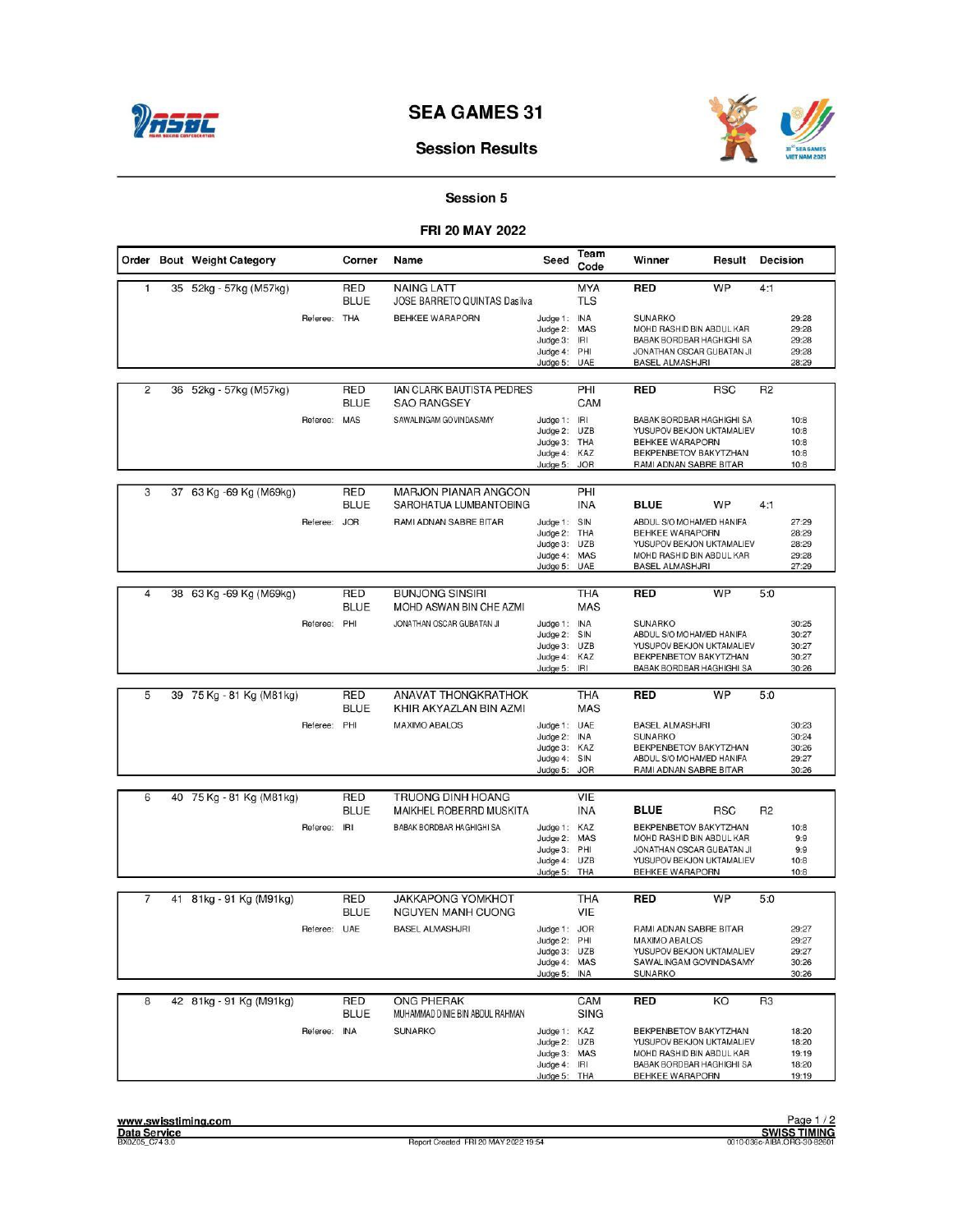

# **Session Results**

# Session 5

#### FRI 20 MAY 2022

|    |    | Order Bout Weight Category | Corner                    | Name                                                    | Seed                                                                         | Team<br>Code             | Winner                                                                                                                             | Result     | <b>Decision</b> |                                           |
|----|----|----------------------------|---------------------------|---------------------------------------------------------|------------------------------------------------------------------------------|--------------------------|------------------------------------------------------------------------------------------------------------------------------------|------------|-----------------|-------------------------------------------|
| 9  | 43 | 48 Kg - 51 Kg (W51kg)      | <b>RED</b><br><b>BLUE</b> | <b>NOVITA SINADIA</b><br><b>IRISH MAGNO ARDIENTE</b>    |                                                                              | <b>INA</b><br>PHI        | <b>BLUE</b>                                                                                                                        | WP         | 5:0             |                                           |
|    |    | Referee:                   | SIN                       | ABDUL S/O MOHAMED HANIFA                                | Judge 1: UAE<br>Judge 2: JOR<br>Judge 3: MAS<br>Judge 4: IRI<br>Judge 5: THA |                          | <b>BASEL ALMASHJRI</b><br>RAMI ADNAN SABRE BITAR<br>SAWALINGAM GOVINDASAMY<br>BABAK BORDBAR HAGHIGHI SA<br><b>BEHKEE WARAPORN</b>  |            |                 | 27:30<br>27:29<br>28:29<br>27:30<br>27:30 |
| 10 |    | 44 48 Kg - 51 Kg (W51kg)   | <b>RED</b><br><b>BLUE</b> | <b>NILLADA MEEKOON</b><br><b>NGUYEN THI TAM</b>         |                                                                              | <b>THA</b><br>VIE        | <b>BLUE</b>                                                                                                                        | WP         | 5:0             |                                           |
|    |    | Referee:                   | <b>MAS</b>                | MOHD RASHID BIN ABDUL KAR                               | Judge 1: PHI<br>Judge 2: INA<br>Judge 3: UZB<br>Judge 4: UAE<br>Judge 5: KAZ |                          | JONATHAN OSCAR GUBATAN JI<br><b>SUNARKO</b><br>YUSUPOV BEKJON UKTAMALIEV<br><b>BASEL ALMASHJRI</b><br>BEKPENBETOV BAKYTZHAN        |            |                 | 28:29<br>26:30<br>28:29<br>27:30<br>28:29 |
| 11 |    | 45 57 Kg - 60 Kg (W60kg)   | RED<br><b>BLUE</b>        | <b>DUANGCHAY THALENGLIEP</b><br><b>HUSWATUN HASANAH</b> |                                                                              | <b>LAO</b><br><b>INA</b> | <b>BLUE</b>                                                                                                                        | <b>RSC</b> | R1              |                                           |
|    |    | Referee:                   | KAZ                       | BEKPENBETOV BAKYTZHAN                                   | Judge 1: IRI<br>Judge 2: JOR<br>Judge 3: PHI<br>Judge 4: SIN<br>Judge 5: MAS |                          | BABAK BORDBAR HAGHIGHI SA<br>RAMI ADNAN SABRE BITAR<br><b>MAXIMO ABALOS</b><br>ABDUL S/O MOHAMED HANIFA<br>SAWALINGAM GOVINDASAMY  |            |                 |                                           |
| 12 | 46 | 57 Kg - 60 Kg (W60kg)      | <b>RED</b><br><b>BLUE</b> | <b>NESTHY PETECIO ALCAYDE</b><br><b>TRAN THI LINH</b>   |                                                                              | PHI<br>VIE               | <b>BLUE</b>                                                                                                                        | WP         | 4:1             |                                           |
|    |    | Referee:                   | UZB                       | YUSUPOV BEKJON UKTAMALIEV                               | Judge 1: MAS<br>Judge 2: KAZ<br>Judge 3: IRI<br>Judge 4: INA<br>Judge 5: UAE |                          | MOHD RASHID BIN ABDUL KAR<br>BEKPENBETOV BAKYTZHAN<br><b>BABAK BORDBAR HAGHIGHI SA</b><br><b>SUNARKO</b><br><b>BASEL ALMASHJRI</b> |            |                 | 28:29<br>29:28<br>28:29<br>28:29<br>27:30 |

| LEGEND<br>KO  | Knockout            | Rn | Round number | <b>RSC</b>                           | Referee Stops Contest | WP | Win on points               |
|---------------|---------------------|----|--------------|--------------------------------------|-----------------------|----|-----------------------------|
|               | www.swisstiming.com |    |              |                                      |                       |    | Page $2/2$                  |
| Data Service  |                     |    |              |                                      |                       |    | <b>SWISS TIMING</b>         |
| BX0Z05 C743.0 |                     |    |              | Report Created FRI 20 MAY 2022 19:54 |                       |    | 0010-036c-AIBA.ORG-30-82601 |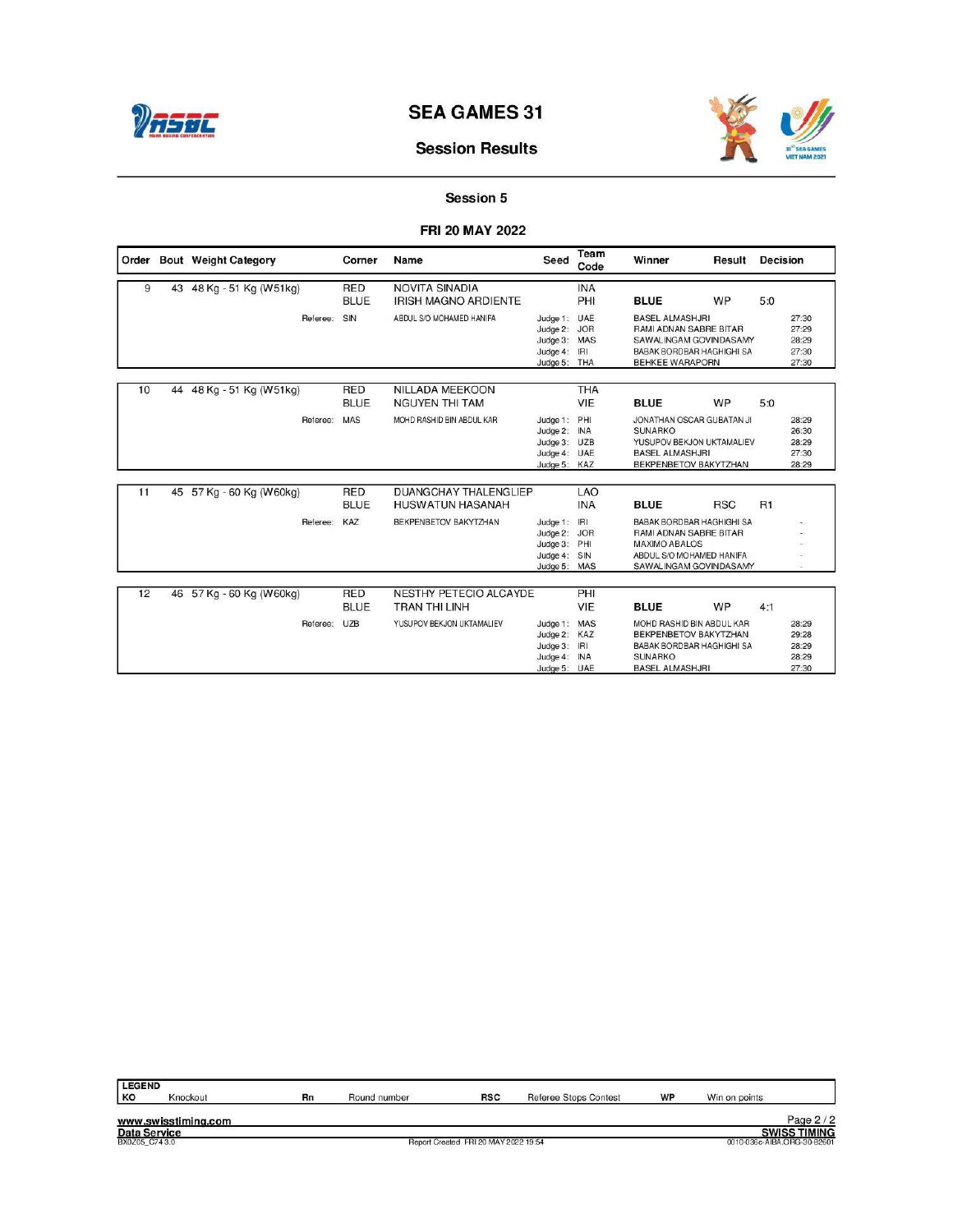



## **Session Results**

## Session 6

#### **SUN 22 MAY 2022**

|                | Order Bout Weight Category |              | Corner                    | Name                                                        | Seed                                                                         | Team<br>Code                    | Winner                                                                                                                                    | Result     | Decision                                  |                                           |
|----------------|----------------------------|--------------|---------------------------|-------------------------------------------------------------|------------------------------------------------------------------------------|---------------------------------|-------------------------------------------------------------------------------------------------------------------------------------------|------------|-------------------------------------------|-------------------------------------------|
| $\mathbf{1}$   | 47 48kg - 52kg (M52kg)     |              | RED<br><b>BLUE</b>        | ROGEN LADON SIAGA<br>TRAN van THAO                          |                                                                              | PHI<br>VIE                      | <b>RED</b>                                                                                                                                | WP         | 4:1                                       |                                           |
|                |                            | Referee: IRI |                           | BABAK BORDBAR HAGHIGHI SA                                   | Judge 1: KAZ<br>Judge 2: THA<br>Judge 3:<br>Judge 4:<br>Judge 5:             | SIN<br>MAS<br><b>JOR</b>        | BEKPENBETOV BAKYTZHAN<br><b>BEHKEE WARAPORN</b><br>ABDUL S/O MOHAMED HANIFA<br>MOHD RASHID BIN ABDUL KAR<br>RAMI ADNAN SABRE BITAR        |            |                                           | 28:29<br>30:27<br>30:27<br>30:27<br>30:27 |
| $\overline{2}$ | 48 52kg - 57kg (M57kg)     |              | RED<br><b>BLUE</b>        | <b>NAING LATT</b><br>IAN CLARK BAUTISTA PEDRES              |                                                                              | <b>MYA</b><br>PHI               | <b>BLUE</b>                                                                                                                               | WP         | 5:0                                       |                                           |
|                |                            | Referee:     | KAZ                       | BEKPENBETOV BAKYTZHAN                                       | Judge 1: UZB<br>Judge 2: THA<br>Judge 3:<br>Judge 4:<br>Judge 5:             | <b>UAE</b><br><b>JOR</b><br>IRI | YUSUPOV BEKJON UKTAMALIEV<br><b>BEHKEE WARAPORN</b><br><b>BASEL ALMASHJRI</b><br>RAMI ADNAN SABRE BITAR<br>BABAK BORDBAR HAGHIGHI SA      |            |                                           | 26:30<br>26:30<br>24:30<br>25:30<br>26:30 |
| 3              | 49 57 Kg-63 Kg (M63kg)     |              | RED<br><b>BLUE</b>        | SOMCHAY WONGSUWAN<br><b>FARRAND PAPENDANG</b>               |                                                                              | <b>THA</b><br><b>INA</b>        | <b>RED</b>                                                                                                                                | <b>WP</b>  | 5:0                                       |                                           |
|                |                            | Referee: PHI |                           | <b>MAXIMO ABALOS</b>                                        | Judge 1: UAE<br>Judge 2: SIN<br>Judge 3: JOR<br>$J$ udge $4$ :<br>Judge 5:   | MAS<br>KAZ                      | <b>BASEL ALMASHJRI</b><br>ABDUL S/O MOHAMED HANIFA<br>RAMI ADNAN SABRE BITAR<br>MOHD RASHID BIN ABDUL KAR<br>BEKPENBETOV BAKYTZHAN        |            |                                           | 30:26<br>30:27<br>30:24<br>30:26<br>29:28 |
|                |                            |              |                           |                                                             |                                                                              |                                 |                                                                                                                                           |            |                                           |                                           |
| $\overline{4}$ | 50 63 Kg -69 Kg (M69kg)    |              | <b>RED</b><br><b>BLUE</b> | SAROHATUA LUMBANTOBING<br><b>BUNJONG SINSIRI</b>            |                                                                              | <b>INA</b><br>THA               | <b>BLUE</b>                                                                                                                               | WP         | 5:0                                       |                                           |
|                |                            | Referee: UZB |                           | YUSUPOV BEKJON UKTAMALIEV                                   | Judge 1:<br>Judge 2: MAS<br>Judge 3: PHI<br>Judge 4:<br>Judge 5:             | UAE<br>SIN<br>IRI               | <b>BASEL ALMASHJRI</b><br>MOHD RASHID BIN ABDUL KAR<br>JONATHAN OSCAR GUBATAN JI<br>ABDUL S/O MOHAMED HANIFA<br>BABAK BORDBAR HAGHIGHI SA |            | 27:30<br>27:30<br>25:30<br>27:30<br>27:30 |                                           |
|                |                            |              |                           |                                                             |                                                                              |                                 |                                                                                                                                           |            |                                           |                                           |
| 5              | 51 69 Kg - 75 Kg (M75kg)   |              | RED<br><b>BLUE</b>        | EUMIR FELIX MARCIAL DELOS SANTOS<br>DELIO ANZAQECI MOUZINHO |                                                                              | PHI<br><b>TLS</b>               | <b>RED</b>                                                                                                                                | <b>RSC</b> | R <sub>1</sub>                            |                                           |
|                |                            | Referee: KAZ |                           | BEKPENBETOV BAKYTZHAN                                       | Judge 1: THA<br>Judge 2:<br>Judge 3: UZB<br>Judge 4: JOR<br>Judge 5:         | <b>INA</b><br>SIN               | <b>BEHKEE WARAPORN</b><br><b>SUNARKO</b><br>YUSUPOV BEKJON UKTAMALIEV<br>RAMI ADNAN SABRE BITAR<br>ABDUL S/O MOHAMED HANIFA               |            |                                           |                                           |
| 6              |                            |              | RED                       | <b>ANAVAT THONGKRATHOK</b>                                  |                                                                              | <b>THA</b>                      |                                                                                                                                           |            |                                           |                                           |
|                | 52 75 Kg - 81 Kg (M81 kg)  |              | <b>BLUE</b>               | MAIKHEL ROBERRD MUSKITA                                     |                                                                              | <b>INA</b>                      | <b>BLUE</b>                                                                                                                               | <b>WP</b>  | 5:0                                       |                                           |
|                |                            | Referee: PHI |                           | JONATHAN OSCAR GUBATAN JI                                   | Judge 1: UZB<br>Judge 2:<br>Judge 3: UAE<br>Judge 4: MAS<br>Judge 5:         | IRI<br><b>JOR</b>               | YUSUPOV BEKJON UKTAMALIEV<br>BABAK BORDBAR HAGHIGHI SA<br><b>BASEL ALMASHJRI</b><br>MOHD RASHID BIN ABDUL KAR<br>RAMI ADNAN SABRE BITAR   |            |                                           | 28:29<br>28:29<br>25:30<br>28:29<br>26:30 |
| 7              | 53 81kg - 91 Kg (M91kg)    |              | RED                       | <b>JAKKAPONG YOMKHOT</b>                                    |                                                                              | THA                             | <b>RED</b>                                                                                                                                | <b>RSC</b> | R <sub>1</sub>                            |                                           |
|                |                            |              | <b>BLUE</b>               | <b>ONG PHERAK</b>                                           |                                                                              | CAM                             |                                                                                                                                           |            |                                           |                                           |
|                |                            | Referee: UAE |                           | <b>BASEL ALMASHJRI</b>                                      | Judge 1: KAZ<br>Judge 2: SIN<br>Judge 3: IRI<br>Judge 4: PHI<br>Judge 5:     | <b>INA</b>                      | BEKPENBETOV BAKYTZHAN<br>ABDUL S/O MOHAMED HANIFA<br>BABAK BORDBAR HAGHIGHI SA<br><b>MAXIMO ABALOS</b><br><b>SUNARKO</b>                  |            |                                           |                                           |
| 8              | 54 45kg - 48 Kg (W48kg)    |              | RED                       | <b>CHUTHAMAT RAKSAT</b>                                     |                                                                              | THA                             | <b>RED</b>                                                                                                                                | <b>WP</b>  | 5:0                                       |                                           |
|                |                            |              | <b>BLUE</b>               | TRINH THI DIEM KIEU                                         |                                                                              | VIE                             |                                                                                                                                           |            |                                           |                                           |
|                |                            | Referee: INA |                           | <b>SUNARKO</b>                                              | Judge 1: UAE<br>Judge 2: MAS<br>Judge 3: JOR<br>Judge 4: PHI<br>Judge 5: UZB |                                 | <b>BASEL ALMASHJRI</b><br>MOHD RASHID BIN ABDUL KAR<br>RAMI ADNAN SABRE BITAR<br>JONATHAN OSCAR GUBATAN JI<br>YUSUPOV BEKJON UKTAMALIEV   |            |                                           | 30:26<br>30:26<br>30:26<br>30:25<br>30:27 |